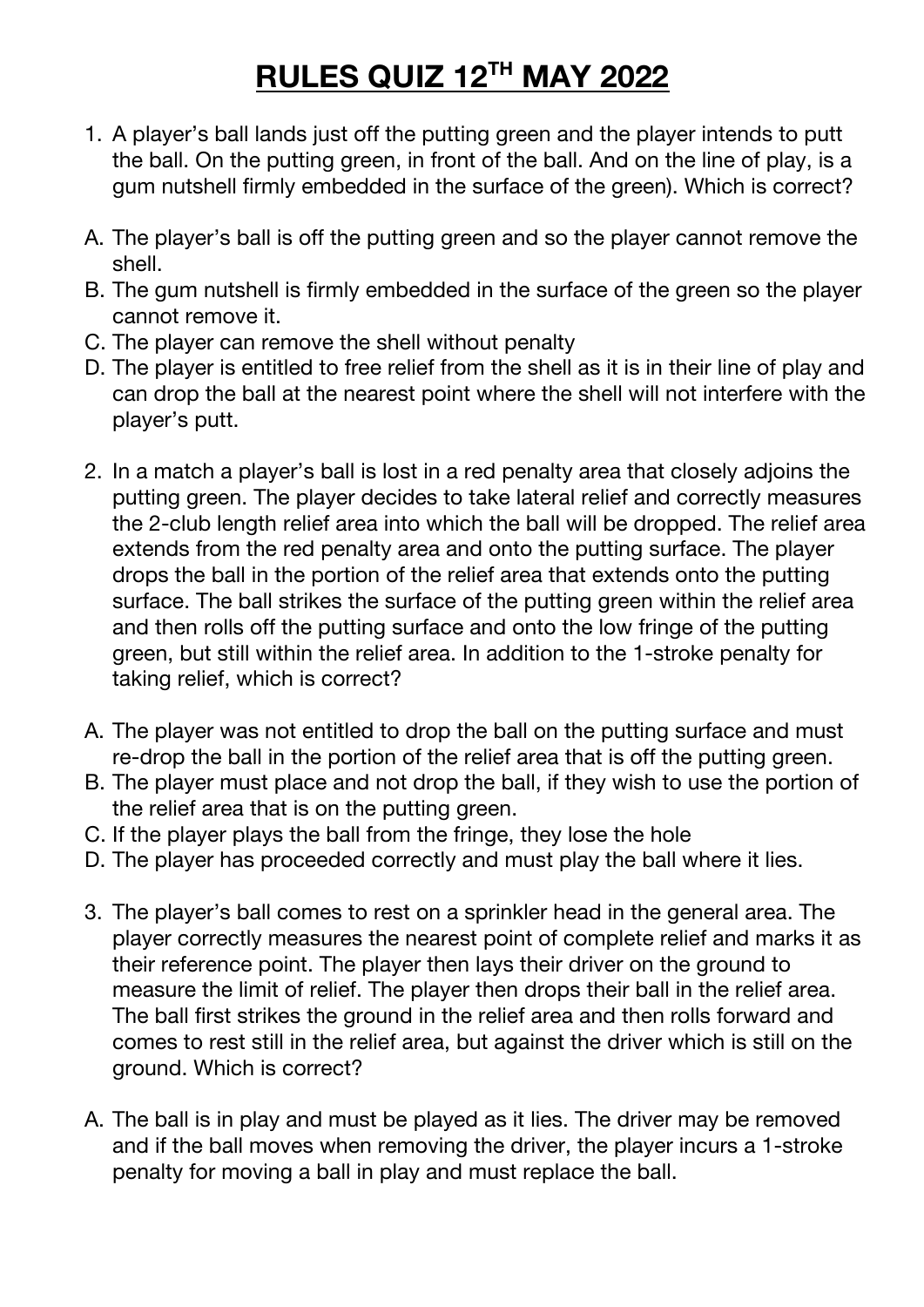- B. The ball is in play and must be played as it lies. The driver may be removed and if the ball moves when removing the driver, there is no penalty the ball must be replaced.
- C. The drop is incorrect and the ball must be re-dropped, without penalty, to ensure that it does not touch the driver or the driver must be removed before the ball is dropped.
- D. The player is penalised one stroke because their equipment deflected their ball in motion and the ball is played as it lies.
- 4. In a match, player A and her opponent, player B, tee off on a Par 3 to a green that is surrounded by water which is marked as a yellow penalty area. Player A's ball falls short of the green and finishes in the yellow penalty area. Player B, seeing what has happened to her opponent decides to lay-up short of the water. Player A decides to take back-on-the-line relief and selects a reference point that is back behind player B's ball. Player A correctly drops a ball in the relief area and asks player B who should play first. What is the correct order of play?
- A. Player A's ball is further from the hole, so player A is entitled to play first.
- B. When the balls initially came to rest, player B's ball was further from the hole, player B is entitled to play first.
- C. The players should toss a coin to see who plays first.
- 5. If the player accidently moves their ball in play, when searching for it, the player incurs a 1-stroke penalty and must replace the ball. True or False?
- A. True
- B. False
- 6. Players A and B are playing a match. The match is all square after 5 holes. Player A finishes the  $6<sup>th</sup>$  Hole with a score of 4, and Player B has a putt for a 3 to win the hole and go one up in the match. Player B putts and the ball comes to rest overhanging the hole. Player A immediately goes up to Player B's ball and states "That's good" and taps the ball back to Player B. Which is correct?
- A. The hole is halved
- B. Player B wins the hole
- C. Player A is penalised 1 stroke for moving Player B's ball in play. Player A's score for the hole is now 5 and Player B's score is 4.
- D. Player A is not penalised but the ball must be replaced on the edge of the hole to see if it falls into the hole within the allowed 10 seconds.
- 7. A player's ball lands just off the fairway near another ball. The identification marks that the player has placed on their ball are obscured by grass. Without marking it and ensuring that the ball is not lifted or moved, the player carefully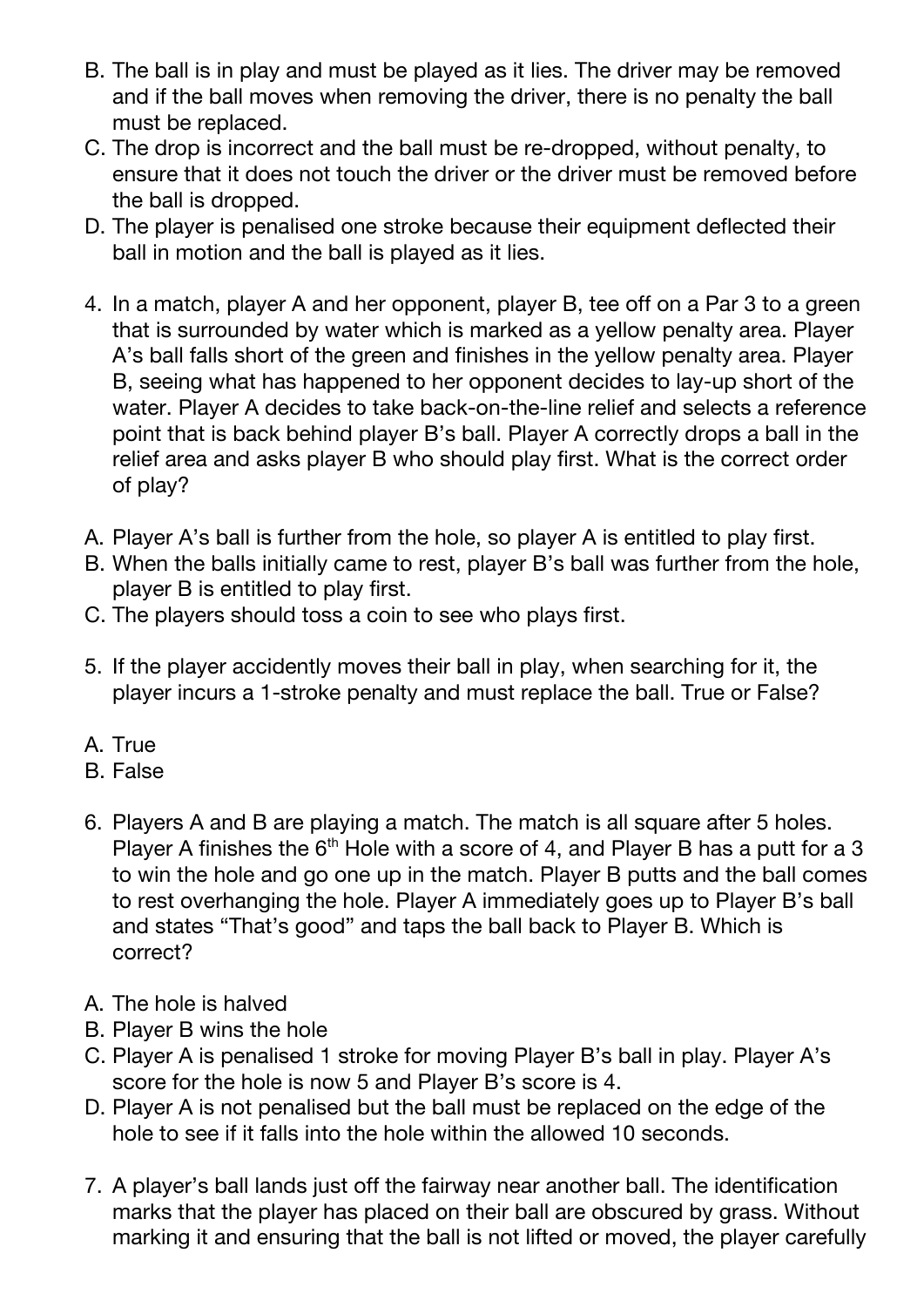rotates the ball in its current position, until the identification marks can be seen, and she confirms that the ball is hers. The player then plays the ball without returning the ball to its former orientation. Which is correct?

- A. There is no penalty. For a ball to have moved it must come to rest in another spot.
- B. The player is penalised 1 stroke for touching their ball in play.
- C. The player is penalised the general penalty for moving their ball in play and not returning it to its identical position, with the same orientation.
- D. The player is penalised the general penalty for moving their ball in play.
- 8. In a match on a Par 3, Player A hooks their tee shot into the long rough a considerable distance from the putting green. Their opponent, Player B, plays their ball onto the front of the green. Player A plays a provisional ball which comes to rest about 1metre from the hole. Player A declares her original ball "lost" and asks Player B not to look for it. Player B ignores this request and starts searching for the ball. While Player B is searching, Player A moves quickly to the putting green and putts their provisional ball into the hole. After Player A has putted, Player B finds A's original ball within 3 minutes. Which is correct?
- A. Player B cannot look for the ball after being asked by Player A not to look.
- B. When Player A declared her original ball "lost", it was no longer in play even if found within 3 minutes.
- C. When Player B found the original ball within 3 minutes, the provisional ball could no longer be played. Player A's putt does not count. Player A must go and play the original ball.
- D. Player B can cancel Player A's putt and Player A must putt the ball again. The original ball is a wrong ball.
- 9. Which of the following actions can a player undertake on the putting green WITHOUT incurring a penalty?
- A. The player can have their caddie touch the putting green to point out the line the player should putt on.
- B. The player can putt with their ball marker in place on the green
- C. The player can putt with the flagstick in the hole
- D. The player can putt with their fourball partner standing on an extension of the line behind the behind the ball to observe the putt.
- E. The player can put a club down on the ground to align their feet, as long as it is removed before putting.
- F. Without first marking their ball, the player can remove a leaf on the putting green, which causes their ball to move.
- G. The player's caddie can mark and pick up the player's ball on the green without authority from the player.
- H. The player can repair damage to the hole prior to putting.